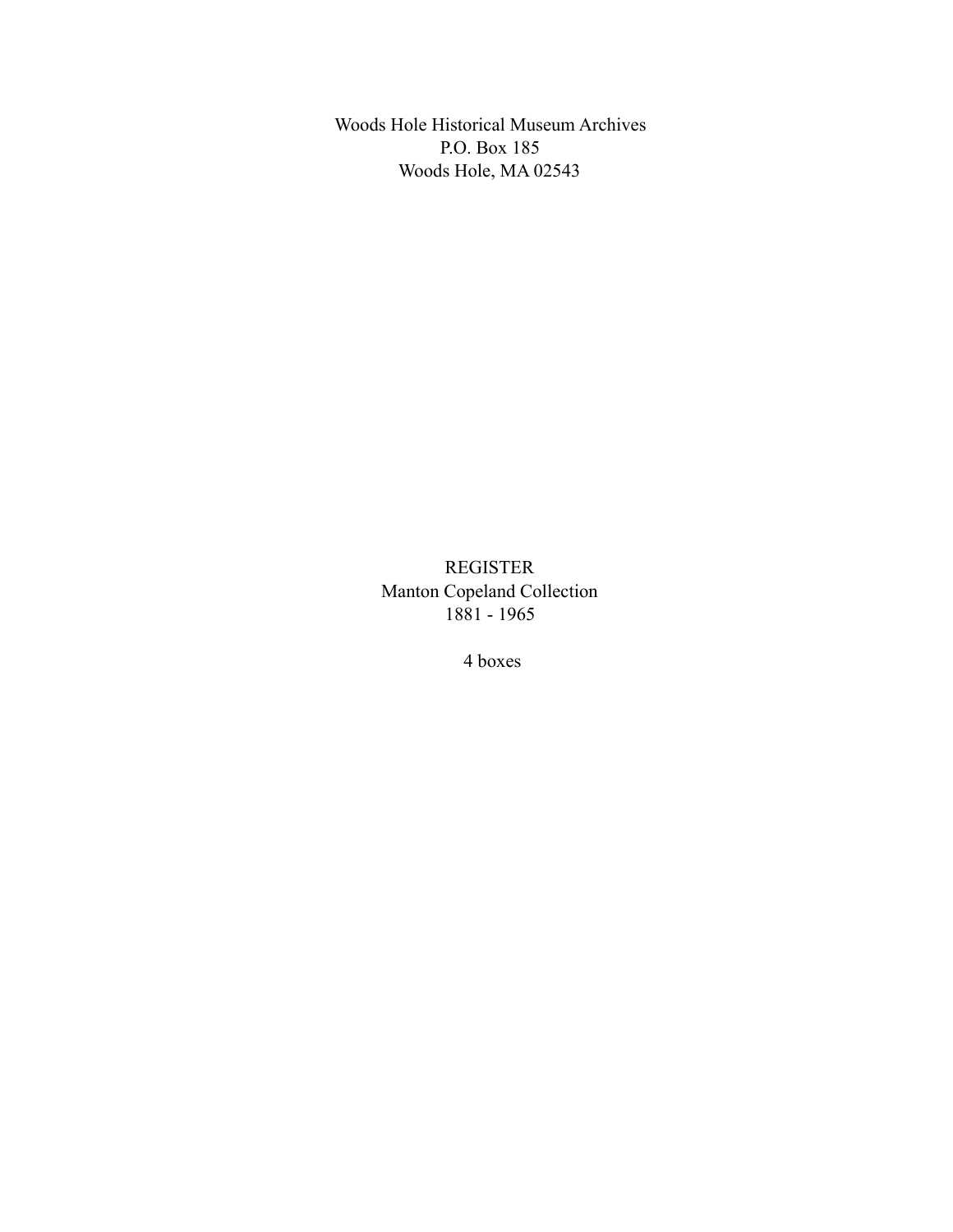#### **MANTON COPELAND COLLECTION HISTORY AND BIOGRAPHY**

### *From the Manton Copeland Papers M039, George J. Mitchell Department of Special Collections & Archives, Bowdoin College Library.*

"Manton Copeland was born on July 24, 1881, in Taunton, Massachusetts. A member of the Class of 1904 at Harvard, from which he also received master of science and doctor of philosophy degrees, Copeland joined the Bowdoin faculty in the fall of 1908 as instructor in biology. He was promoted to assistant professor in 1909, professor of biology in 1910, and Josiah Little Professor of Natural Science in 1936, a position he held until his retirement in 1947. He taught courses in botany, vertebrate ecology and behavior, organic evolution, zoology, and special laboratory and field investigations. He also taught embryology and histology at the Medical School of Maine at Bowdoin from 1912 until it closed in 1921. In 1960 former students and friends established the Manton Copeland Scholarship Fund at Bowdoin, and in 1966 he was the recipient of the Bowdoin Alumni Council's Alumni Award for Faculty and Staff.

Manton Copeland died on May 22, 1971, in Brunswick, Maine, survived by his three sons, Preston, Frederick, Manton, Jr. and his daughter Elizabeth. His wife, the former Ruth Winsor Ripley of Taunton, Massachusetts, who he married on December 20, 1910, died on January 17, 1965."

Manton Copeland was at the MBL beginning in 1912 while he was a professor at Bowdoin. In 1921 he purchased land along Gardiner Road in Woods Hole from Miss Florence Tinkham and built a summer home overlooking Buzzards Bay and the MBL beach. The building on this site prior to this construction had been a small cottage built by MBL director Charles O. Whitman. Dr. Copeland created a special garden at the site, which was written up in the Falmouth *Enterprise* in 1953. The site is hilly and steep; the house is above the sloping garden and its pool along the road.

#### **SCOPE**

Dr. Copeland made a specialty of collecting books by Cape Cod authors and collecting Cape Cod and Islands ephemera. The ephemera collection has been in the WHHM archives since the collection was donated to us. However, since most of it has nothing to do with Woods Hole, it has been de-accessioned and donated to the Cape Cod Community College's William Brewster Nickerson Room (Cape Cod History Archives) where it has a more appropriate home.

The remaining Archives collection of Dr. Copeland includes membership certificates in various organizations (Box 1); the Dr. Elizabeth Dunn collection (Dr. Dunn was the owner of The Bookshop during the 1920s which published many booklets, local guides and maps with the artwork done by R.L. Dickinson) containing her preparation for publishing a history of Woods Hole (Box 2); a theater collection of programs and tickets from Woods Hole theater groups (Box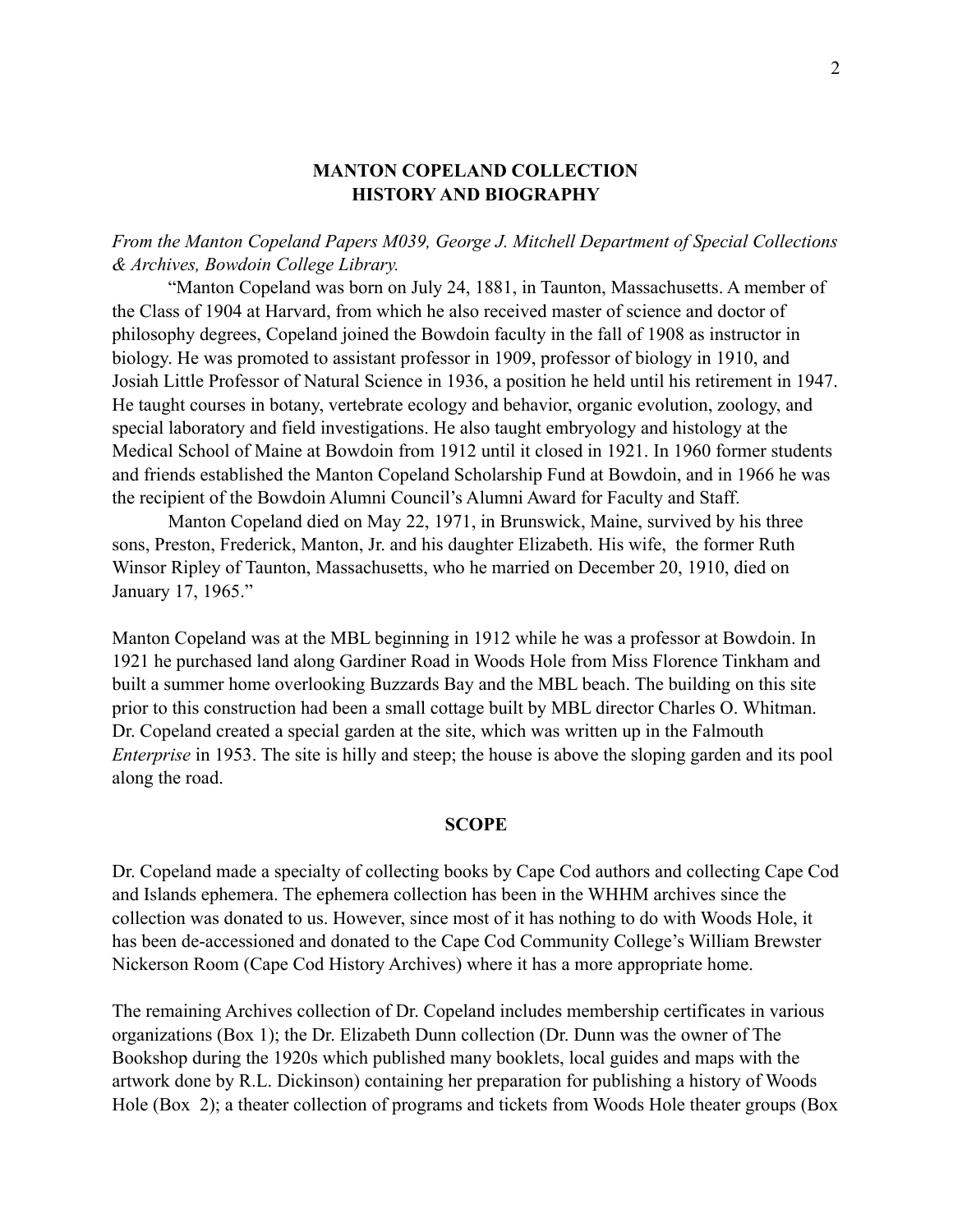3) and his garden competition notebooks from 1932-33. He was an avid rock gardener, collector of wild plants and water lilies (Box 4).

## **MANTON COPELAND COLLECTION**

### **BOX 1**

### **FRAMED MEMBERSHIP CERTIFICATES AND PHOTO**

1. Manton Copeland's membership certificate for the American Ornithological Union, 1900.

2. Manton Copeland's membership certificate for the Nuttall Ornithological Club, 1908.

3. Manton Copeland's membership for the Biological Society of Massachusetts, 1905.

4. Manton Copeland's meeting certificate and medal with ribbon for the 7th International Zoological Congress, 1907.

5. Certificate of Manton Copeland's election as officer of the Natural History Society of Harvard University, 1901.

6. Photo of Dr. Charles O. Whitman of the MBL feeding a flicker from a dish, n.d.

# **BOX 2**

# **DUNN COLLECTION: Woods Hole, Past and Present, edited by Elizabeth H. Dunn, The Bookshop, Woods Hole, Massachusetts, 1926.**

Originally three notebooks containing typed transcriptions of articles and information on the history of Woods Hole.

*Material collection by Dr. Elizabeth H. Dunn for a book on Woods Hole. She died before it was written. Presented by Miss Josephine Fish, September 2, 1937. Manton Copeland organized the material into three notebooks.* 

*Material removed from notebooks 2019 because of rust from notebook rings and need to address acid paper and envelopes* 

Folder 1 (originally Notebook 1) Folders 2 a, 2 b (originally Notebook 2) Folders (originally Notebook 3, containing  $8\frac{1}{2} \times 11\frac{3}{8}$  inch envelopes and folders with papers inside)

3a. Clippings

3b. Correspondence with Sarah Bryant Fay (1916, 1921, and no date)

3c. Drawings. Pen and ink (illustrations intended for the History book?)

3d. Maps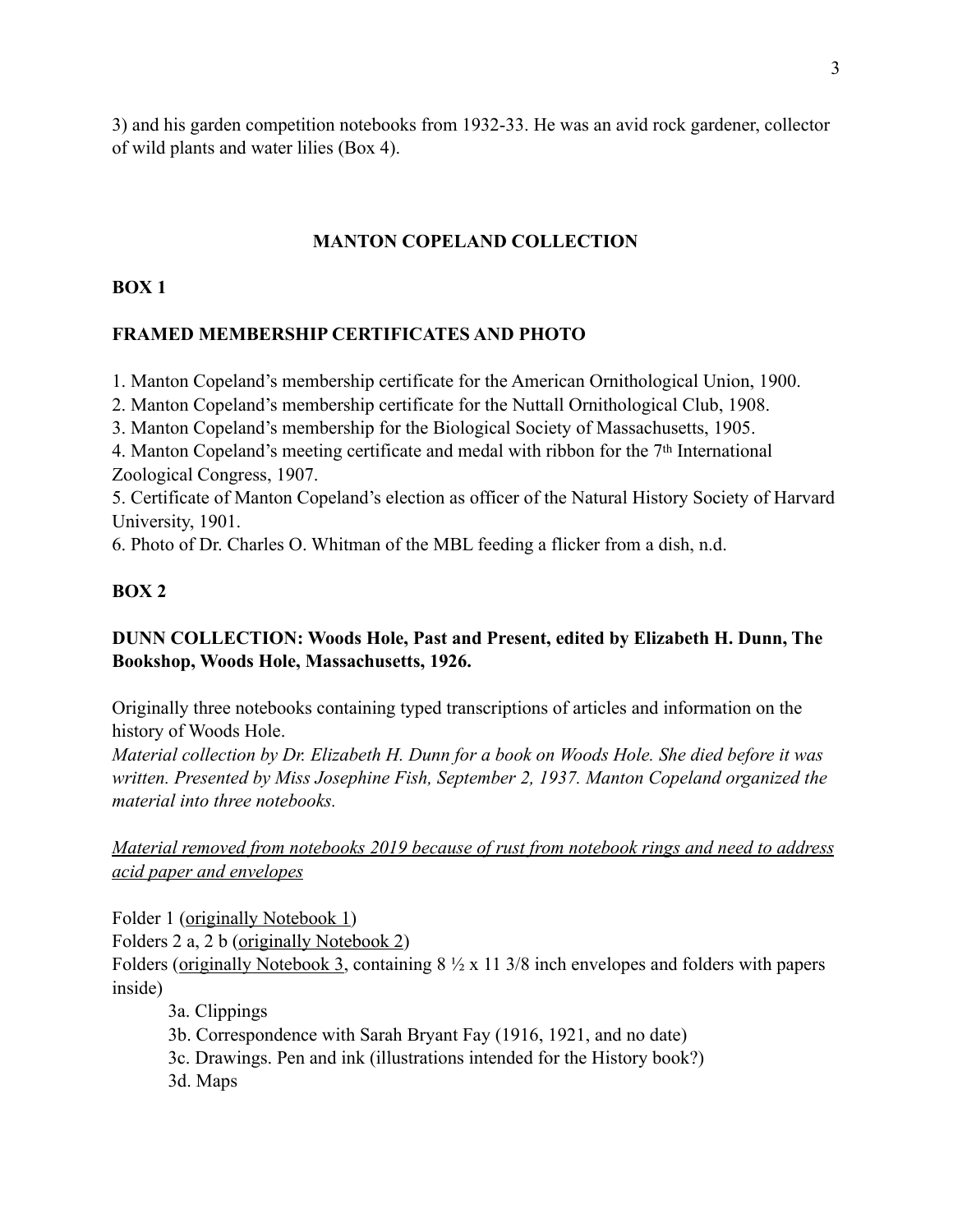1. Letter from Baker Manufacturing Company, New Bedford, about printing the maps. Two sizes of each map as samples were included as well as paper samples. 2. Bird's Eye View (or Panorama) of Woods Hole (2 copies, 2 sizes) by R.L. Dickinson, 1925

3. Newcomb-Dickinson et al map of Woods Hole. (2 copies, 2 sizes), 1926

- 4. Paper samples.
- 5. Pencil sketch for poster advertising maps for sale at The Bookshop
- 6. Typewritten list of key to F.L. Gifford's 1845 Map of Woods Hole
- 3e. Map of Woods Holl 1857, ink drawings of artifacts related to the history of Woods Hole, and notes. *The rocking chair drawn and described is now in the collection of the Woods Hole Historical Museum.*
- 3f. Odds and Ends
	- 1. Booklet: The Woods Hole Index, published by The Bookshop, July 1, 1926
	- 2. Index cards with notes and bibliography
	- 3. Note with correspondence with Mr., MacNaught (manager of the MBL)
	- 4. Miscellaneous notes in pencil
	- 5. Billing invoice for Elizabeth H. Dunn, M.D. with pencil notes on reverse
	- 6. Typed gravestone carvings
	- 7. Pencil sketches of gravestones
	- 8. Stock notice of Falmouth Cotton Manufacturing Co., Woods Holl. Boston, 1896.
	- 9. Children's School of Science Curriculum, 1926, with pencil notes

### **BOX 3**

### **THEATER COLLECTION**

- 3-1. Playbills, Penzance Players, 1932-1965 (incomplete)
- 3-2. Playbills, Penzance Players, 1932-1965 (incomplete), duplicate collection
- 3-3. Playbills, Falmouth Playhouse, 1949-1952
- 3-4. Tickets: "Tons of Money"
- 3-5. Play script: "Gold in the Hills"

#### **BOX 4**

# **GARDEN PLANNING AND COMPETITION NOTEBOOKS and MISCELLANY**

#### **REGISTER**

#### **Folder 1: Biographical and other information on Manton Copeland**

#### **Folder 2: Miscellany**